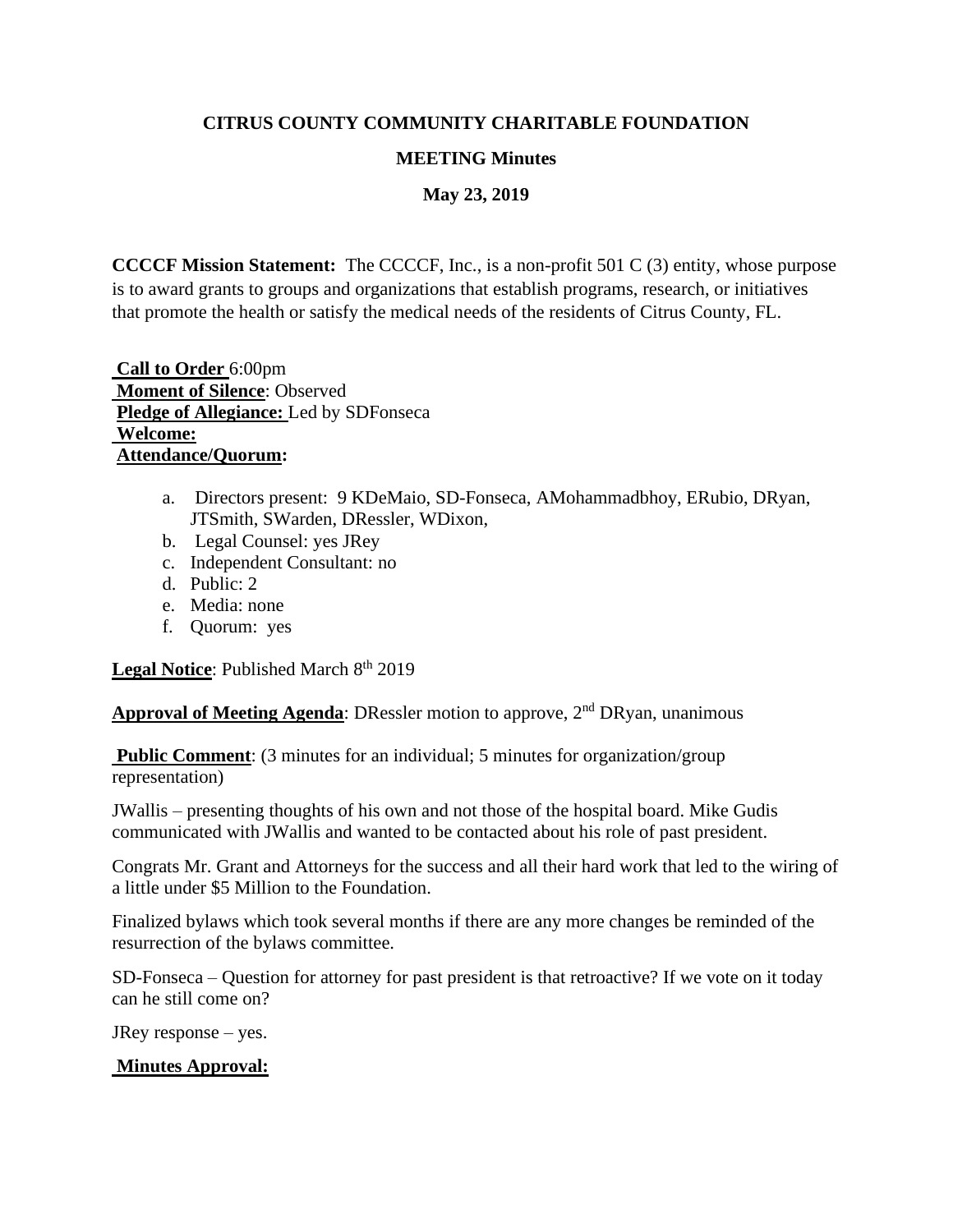April 25<sup>th</sup> 2019 Motion to approve RDavid, 2<sup>nd</sup> KDeMaio w/ amendment to public comment (see revised minutes) unanimous

# **New Business**

a. Discussion on budget for 2020 audit – come up with a figure so we can put it in the budget as a line item. Tabled until Treasurers Report.

b. CCHB/Chapter 2014-254 Allocation Clarification – received from Mr. Grant HB attorney which basically states the HB must retain \$8million for reasonable expenses. The law was sign May 2014 became effective Oct.  $15<sup>th</sup>$  2014 and he states several events that took place. The only funding the HB has to continue to run is \$8 million and add admin funds to operate. (see attachment)

c. Other

# **Treasurer's Report:**

a. Invoices: Hogan Law Firm \$1372.00 correction to bill asking for approval for the additional \$593.00 that will be paid next month Motion JTSmith  $2<sup>nd</sup>$  DRessler unanimous; Citrus Publishing \$13.90; Nature Coast \$100; Wells Business Solutions  $$1075$  Motion to approve Mo  $2<sup>nd</sup>$  JTSmith unanimous

b. Financial Report: KDemaio reported (see April 2019 Financial Report) Motion to approve report JTSmith 2nd DRyan unanimous

c. Banking Services: KDeMaio reported ready with Cadence Bank – she will need all personal information to prepare banking resolution. Need correct Sunbiz to submit all this information to Cadence. \$250,000 split to each account. Eventually Regions acct will be closed.

KDeMaio will work with Tabitha to include insurance and audit budget for 2020, speak with clerk and bring back to board for approval of new budget.

JRey - Banking Resolution I brought so Sophia and Sonya to sign.

SD-Fonseca – when that is set up who will let us know it is ready for us to come by and provide our personal information. KDeMaio the bank should let you know by email. d. Other: SD-Fonseca needs to submit for reimbursement for JTSmith insurance bond Motion DRessler  $2<sup>nd</sup>$  JTSmith unanimous

# **Unfinished Old Business**

a. Amended Bylaws and Articles discussion – No questions on articles – bylaws pg. 12 discrepancy regarding Chair should be President. Question regarding past president discussion pg.13 8.02 the person vacating position there is not clear on how the president moves into past president. Discussion ensues. The HB is opposed to the past president cannot vote and cannot count toward quorum. Past president is welcome to attend meetings and provide information (past knowledge) to assist the board. Past President is an honorarium. JTSmith this position gives voice to historical knowledge instead of having the individual only speak during public comment. Motion for approval of changes to the Bylaws as recommended with two corrections Motion KDeMaio 2nd Mo unanimous Motion for approval of articles KDeMaio 2nd JTSmith unanimous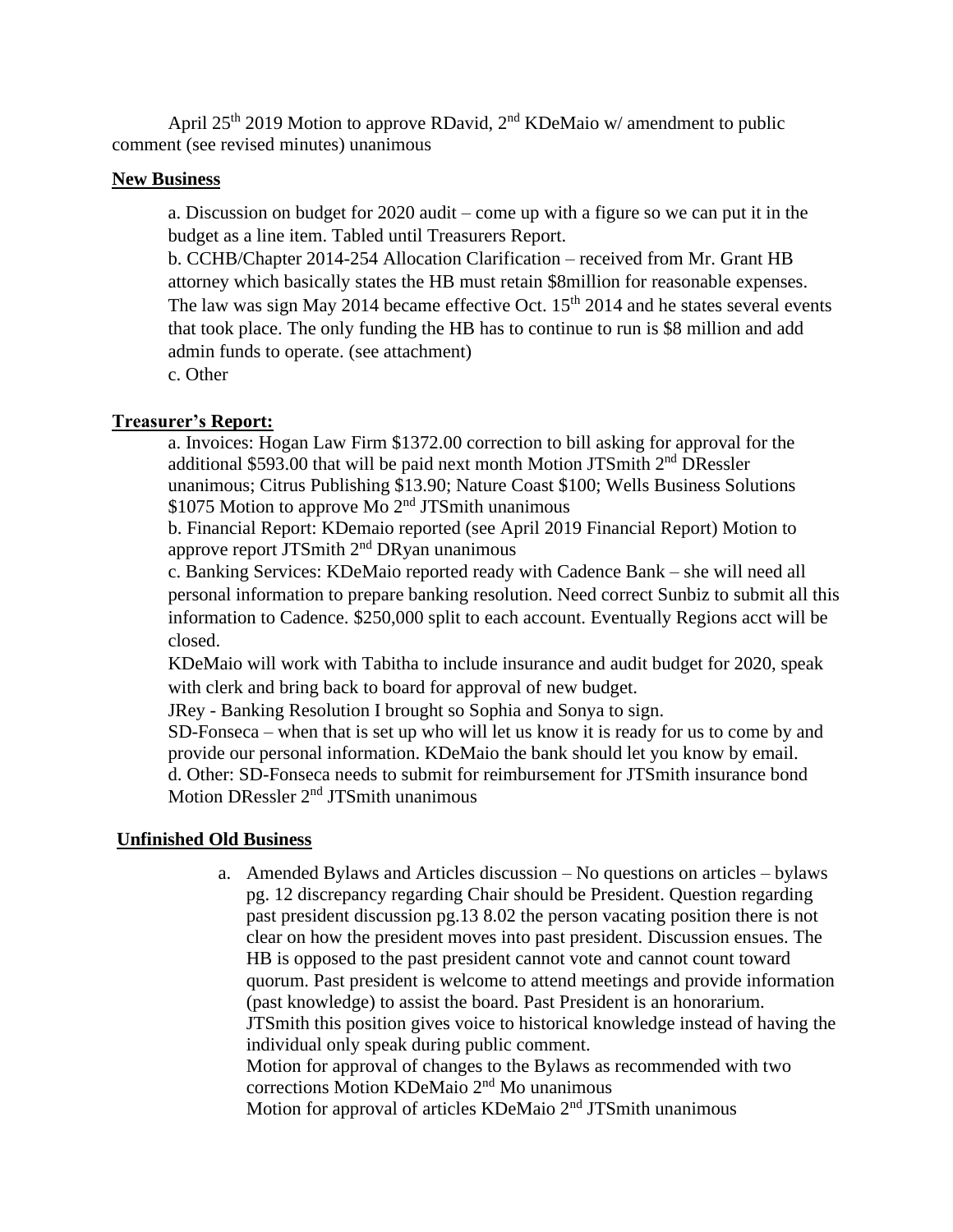b. Well's Business Solution proposal – recommend counter proposal to include no specific number of meetings to attend and add to attend meetings as necessary. SD-Fonseca recommends remove 3 max meetings without additional charge. Motion to approve contract with removal of max attendance of 3 meetings without additional charge WDixon  $2<sup>nd</sup>$  JTSmith unanimous c. Other

# **Ad Hoc Committee Reports:**

a. Communications Committee  $-2$  members we discussed the legal challenges of social media and we will need to speak with the attorney if we are going to move forward with social media. Interviews/pics with successful grantees – problem we do not have time so suggestion was to go to the schools and ask if we can involve some of their students and they can use it as community service hours. We need administrative assistance to submit press release and to perform other duties to ensure information from the committee is done most efficiently. DRyan is going to contact schoolboard about using audio visual org. for press release. JTSmith Secretary term runs out in Aug. we need to get on this. 3<sup>rd</sup> paragraph of Amendment 3 of contract duties and responsibilities would like board approval to approve change Motion WDixon 2<sup>nd</sup> DRyan unanimous

### **Standing Committee Reports:**

a. Investment Committee – ERubio meeting next month, record of Investment custodian accts have been updated to reflect new board members and old board members have been removed.

b. Grants Committee: SD-Fonseca stepped down to report Grants Committee and JTSmith took over chair. 120 site visit for cycle 5 grantees cannot get second disbursement of funds until this is approved. Life Choice Center Citrus Pregnancy and Healthy Family Childhood Development Services. We would like to review their site visit so we can approve the disbursement of the 25% DRessler Motion to approve site visit and pay the remaining 25% of grant funds 2nd KDeMaio unanimous JTSmith relinquished chair

c. Personnel Committee –  $N/A$  3 absences from other member request to relinquish position on the board. Discussion on hiring Administrative Assistance.

d. Audit – have not met - KDeMaio set up meeting with Mendizabal through attorney's office.

# **Legal Update**: